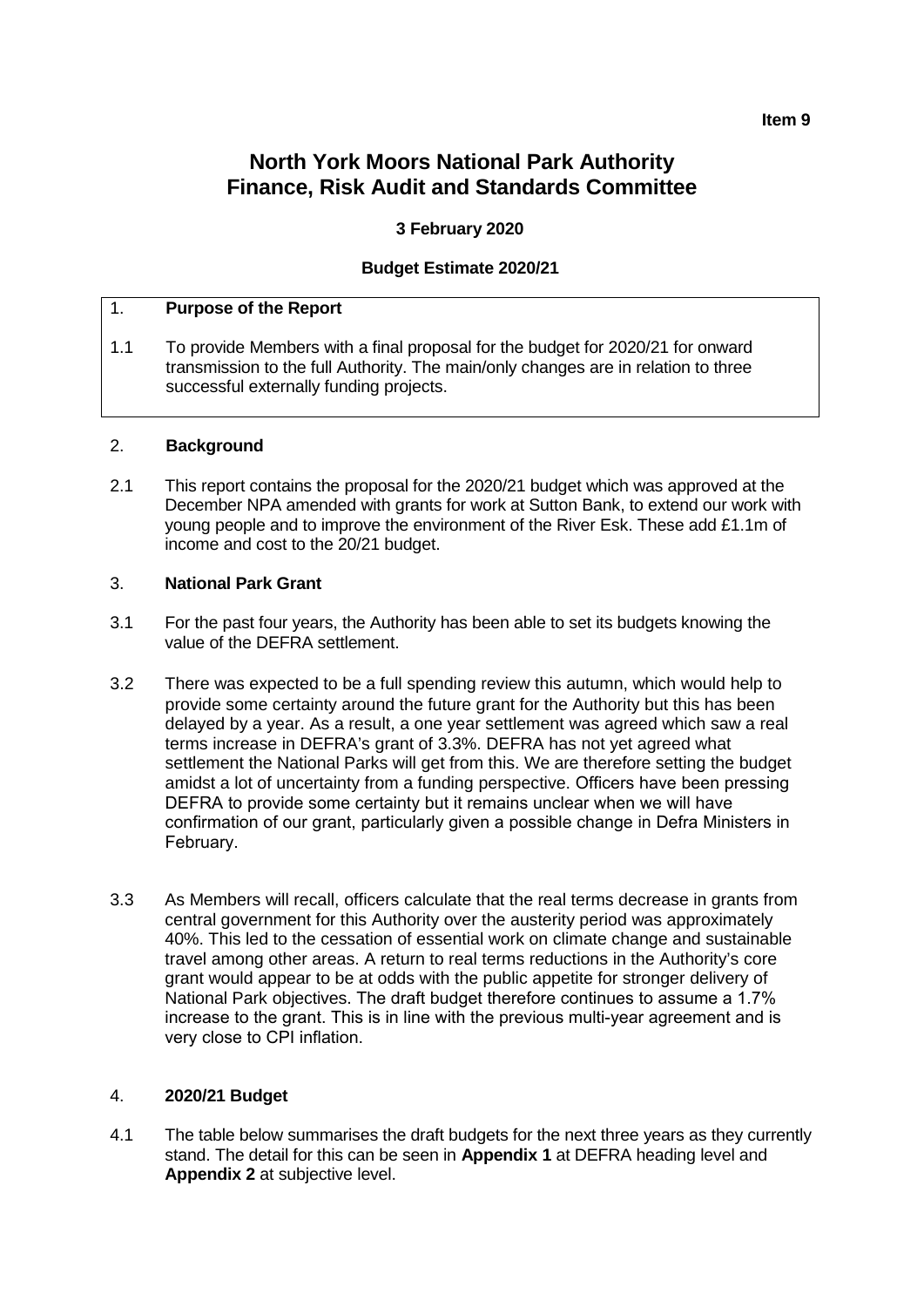| <b>Draft Budget</b> | 2020/21<br>£000 | 2021/22<br>£000 | 2022/23<br>£000 |
|---------------------|-----------------|-----------------|-----------------|
|                     |                 |                 |                 |
| <b>Income</b>       | 10,790          | 9,388           | 9,232           |
|                     |                 |                 |                 |
| <b>Expenditure</b>  | $-10,818$       | $-9,478$        | $-9,321$        |
|                     |                 |                 |                 |
| <b>Deficit</b>      | $-28$           | -90             | $-89$           |

4.2 The deficit for 20/21 has been reduced to a manageable level. Members will recall the presentation at the December NPA which showed potential measures to reduce the deficit in the following two years. It is suggested that further work on this is done when the Defra grant is known. On current figures any significant call on reserves to fund revenue in 21/22-22/23 is not recommended.

### **Expenditure**

- 4.3 This section reiterates the key changes in the expenditure budget since the MTFS was approved by Members at the Authority meeting in September (plus the changes at para 2.1 which have been made since Dec NPA.)
- 4.4 A full re-evaluation of the salaries budget noted increments which were not included in the MTFS in August which was based on a high level 2% inflation assumption. In addition, apprentice pay costs were assumed to be on the lower end of the scale when budgets were set. However, there have been a higher proportion of older apprentices than expected, which has an increased cost together with significant increases in the 'minimum wage for age' rates. This has been reflected in the budgets going forward. Overall impact of this is to increase the overall salaries budget by £64k in 2020/21 and onwards. The apprentice programmes will be reviewed with a view to putting a ceiling on the pay cost of the programme.
- 4.5 The triennial pension valuation is now received and open to consultation, and the report indicates that this will drive a saving of £140k over the next three years. The initial figures show that the scheme has moved from being 100% funded in 2016 to 120.7% funded in 2019 mainly due to excellent investment returns. Whilst the future service rate is expected to increase to 19.7%, the rate reduction for the surplus will assist in a stepped reduction in the employer contribution rate from the current 18% level to 15.4% in 2022/23. There is a risk at the next valuation that this could return to the underlying 19.7% rate, so to help mitigate a potentially large increase in year 4, it is considered prudent to take half of the £140k as savings in the next three years, and retain the other half in a reserve to help smooth the potential impact of an increase at the next triennial valuation. As Members commented at NPA, there is the potential for the underlying rate to increase by more than this.
- 4.6 During the budget process, an additional £10k of savings were found across a number of expenditure budgets to help to reduce the deficit.
- 4.7 The aerial photography project was assumed in the MTFS in 2020/21 but as we have photographs available from 2017/18 this will now not be needed until at least 2023/24 with the plan to renew every 5 years. There is also potential for an alternative solution for the future and more will be known about this early next year. The toilet refurbishment review has indicated that some of this budget is now not required to be spent until 2022/23 rather than 2020/21 in line with requirements.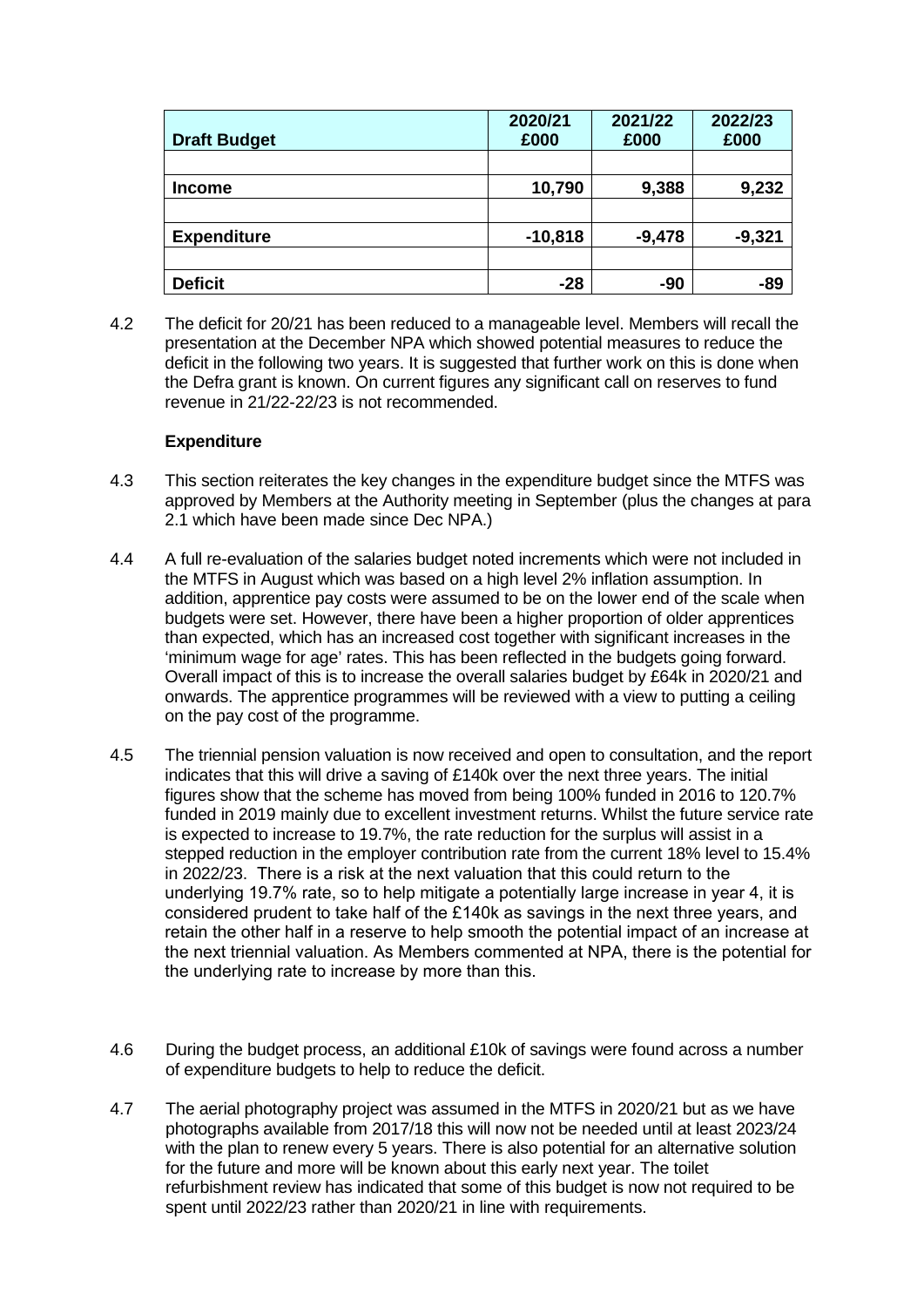4.8 The Ryevitalise project is included in the budget based on the latest profiling of the project which differs a little to that in the MTFS. Overall, the project is still expected to result in £350k of cash expenditure for the Authority over the four years, which includes the target set last year to raise a further £200k of funding towards this. Work is currently underway to raise this additional income (see External Funding paper) but should it not be raised there is a risk to some of the project not being delivered. Members will recall that 2020/21 will be the last year of the TEL project, with an annual legacy cost from the project reflected in the budget.

## **Earned Income**

- 4.9 These are the changes that have been made to the income budgets since the MTFS in September.
- 4.10 An additional £20k of income has been added into planning in 20/21 in relation to resource required on a large planning application which would be developer funded.
- 4.11 An additional £20k has been put into 2020/21 to reflect the potential to make an earlier return on the car park sites project. There is a challenging target for both car parking and visitor centres in the budgets. The current year demonstrates how volatile car park income can be in relation to weather conditions. The growth in car parking capacity at Sutton Bank is assumed to help mitigate this risk within the existing budget. Increased tariffs and Sutton Bank project income remain the same as the MTFS.

## 5. **Summary of Changes**

5.1 The table below summarises the movements in the budget since the MTFS and the mitigation of the budget deficit to a level that can be safely funded from reserves. Note that there have been two changes since FRASC in November which are detailed at the end of the table.

|                                                                      | £k     |
|----------------------------------------------------------------------|--------|
| 2020/21 MTFS Deficit                                                 | $-260$ |
| Increase in staffing costs                                           | $-64$  |
| Elec vehicle charging                                                | $-7.5$ |
| 2020/21 Budget Deficit                                               | $-332$ |
| Core grant reductions                                                | 93     |
| Reduction to connectivity                                            | 75     |
| Additional savings found                                             | 10     |
| Toilet refurbishment delivered over 3 years                          | 10     |
| Aerial photography no longer going ahead                             | 30     |
| Planning income - large application                                  | 20     |
| Ryevitalise project phasing                                          | 20     |
| Pension revaluation saving (estimated)                               | 13     |
| Tourism survey now in 21/22                                          | 15     |
| <b>Budget before contribution from reserves reported</b><br>to FRASC | -46    |
| Removal of Elec vehicle charging project                             | 7.5    |
| Increase in car park management income                               | 10     |
| <b>Budget before contribution from reserves</b>                      | 28     |
| Contribution from reserves to balance the budget                     | -28    |
| <b>Budget 2020/21</b>                                                | 0      |

5.2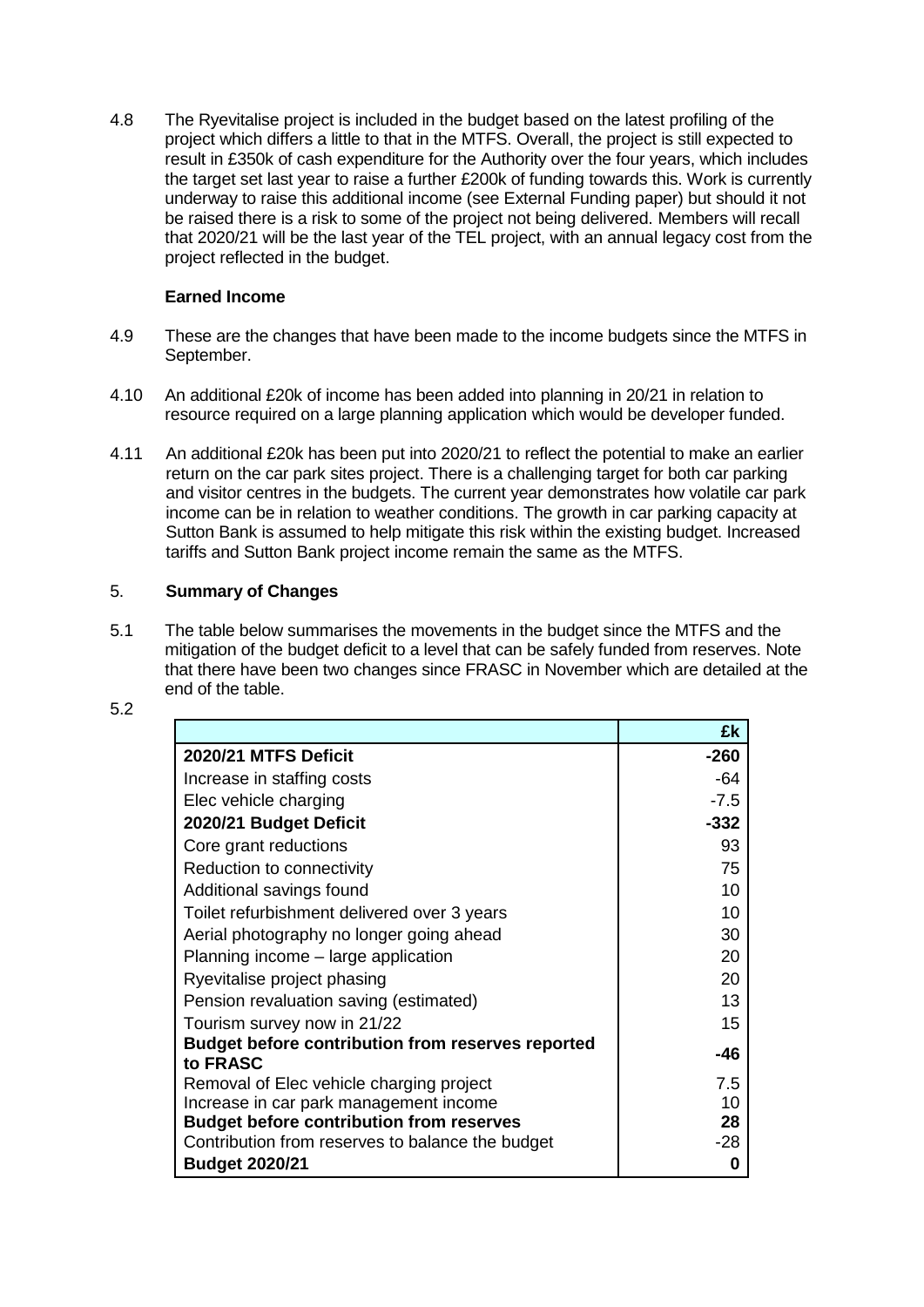- 5.3 Core third party grant reductions are covered in more detail in section 6 of this report but are £7k lower than proposed in the MTFS report.
- 5.4 The £75k reduction in the connectivity budget was proposed in the MTFS paper in September and remains part of the mitigation of the deficit. Members will recall that this was agreed in the context of substantial increased match funding to, and spending by, externally funded projects.
- 5.5 As indicated in the MTFS, it was anticipated that reserves would be required to balance the 2020/21 budget, and in this proposal it is intended that £28k would be needed to do this. Unallocated reserves are currently £193k which would therefore reduce to £165k. It is to be noted that funding deficits is not a sustainable solution and further savings or income will need to be found or generated to balance the budget in future years.

### 6. **Grants Budget Proposal**

- 6.1 As Members will recall, the MTFS paper recommended that grants be reduced by £100k in order to help address the deficit position in 2020/21 and to manage workloads.
- 6.2 This was based on the level of grants available in the National Park via the Authority being higher than in previous years, despite the reduction in those grants coming from the core budgets. Key reasons for this are the increase in grants provided as part of externally funded projects and programmes.
- 6.3 The approved proposal maintains the balance of 'popular' grants provided to landowners and individuals. In addition, the other sources of grants are helping to deliver PAWS, light pollution reduction, connectivity, boundary works and tourism amongst others in 2020/21.
- 6.4 The draft budget proposes a reduction of £92.4k, core grants will still be £26.1k higher than in 2019/20 as illustrated in the table below. The ranger grant was reduced in 2019/20 and it is felt that the value of this at £32,700 accurately reflects the resource capacity in the team to administrate this. Tourism grant is also in line with 19/20 and is reflective of the level of work that can be delivered. The conservation agreements budget has been reduced to £13k, which is a reflection on the current low level of commitments in this area. PAWS work is proposed to reduce to £50k based on capacity to deliver but also with regard to there being PAWS grants provided as part of the Ryevitalise project and the Authority's substantial contribution to this. PAWS work overall will not reduce across all sources of grants. Traditional boundary scheme is to be delivered at the same levels as 2019/20.

| <b>Core Grants</b>                 | 19/20<br><b>Current</b><br>Year | 20/21<br><b>Proposed</b><br><b>Budget</b> |
|------------------------------------|---------------------------------|-------------------------------------------|
| Archaeology                        | $\mathbf{\Omega}$               | 20                                        |
| Ranger / Community                 | 32.7                            | 32.7                                      |
| Tourism                            | 32.7                            | 32.7                                      |
| <b>Conservation Agreements</b>     | 20                              | 13                                        |
| <b>Historic Buildings</b>          | 26.9                            | 50                                        |
| <b>PAWS</b>                        | 60                              | 50                                        |
| <b>Traditional Boundary Scheme</b> | 46.5                            | 46.5                                      |
| <b>Village Caretakers</b>          | 28.5                            | 28.5                                      |
| Total                              | 247.3                           | 273.4                                     |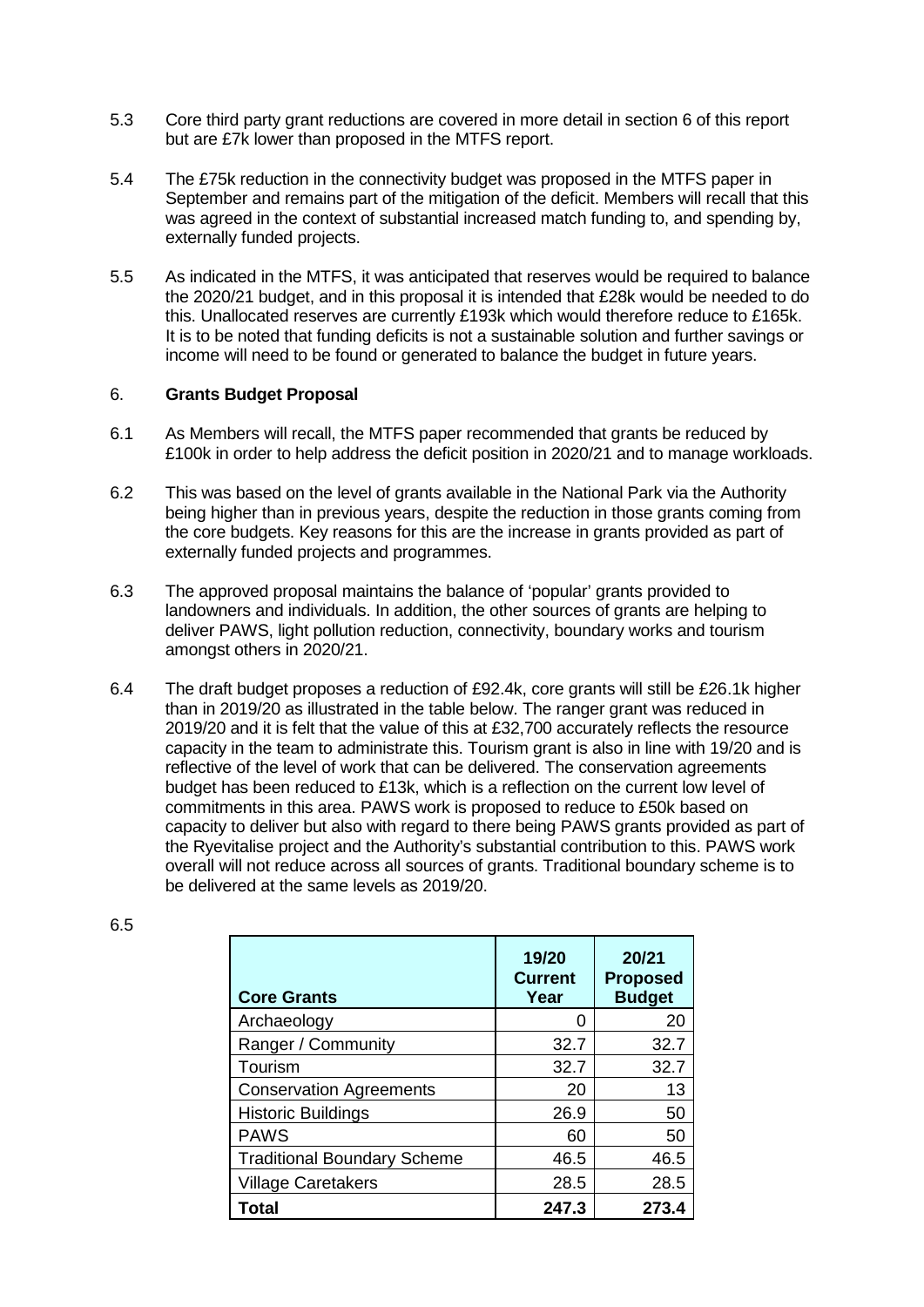## 7. **Reserves**

- 7.1 The level of reserves is periodically checked for adequacy and continually monitored by the Authority's s151 Officer. The principles which underpin the Authority's use of reserves are:
	- Maintain an unallocated emergency reserve (£385k) to deal with the costs associated with dealing with exceptional and unexpected events.;
	- Restricted and Committed Reserves are those that the Authority is contractually or legally obliged to fulfil;
	- Committee Approved Reserves are for projects that have been approved by Members to be spent on a specific project or investment. If these have not already been committed, it is within the remit of Members to reconsider these options, although careful consideration needs to be given to the impacts, if monies are not spent as previously approved;
	- The general unallocated reserve is for future commitments not yet identified or approved.
- 7.2 The table in **Appendix 3** summarises the anticipated reserve movements over the next three years.
- 7.3 There is currently an unallocated balance of £193k in the 'General Unallocated Reserve', of which £28k is proposed to help balance the 2020/21 budget. This would leave £165k in the general unallocated reserve.
- 7.4 An inflation provision is included within the draft budget although it is not allocated to individual budget headings unless required.
- 7.5 In addition, a smoothing reserve for capital requirements in IT, vehicles and assets is set aside each year at £150k per annum to fund this programme of essential replacements.
- 7.6 A reserve has been created for the pension revaluation to help smooth any potential adverse impacts on budgets at the next valuation should this return to the primary rate.

### 8. **Grant Funded Projects**

- 8.1 The Authority continues to seek external funding to help deliver large scale projects as part of its strategy to maximise delivery. A key consideration in this area is the requirement to match fund from the Authority monies.
- 8.2 Previously reserves have assisted in match funding key projects including TEL and Ryevitalise, but with increasing pressure on unallocated reserves, consideration needs to be given to how future projects will be match funded. If revenue budgets were to be reduced further the option of funding projects entirely from revenue will be reduced in scale.
- 8.3 Funding for most current projects is secured and budgeted for, but there is still £200k of additional income to find for Ryevitalise, the majority of which is in 21/22 and 22/23. The MTFS assumes that this additional income is raised, but it is a risk within the MTFS should the Authority not be able to raise this additional funding, and might result in some of the project not being delivered.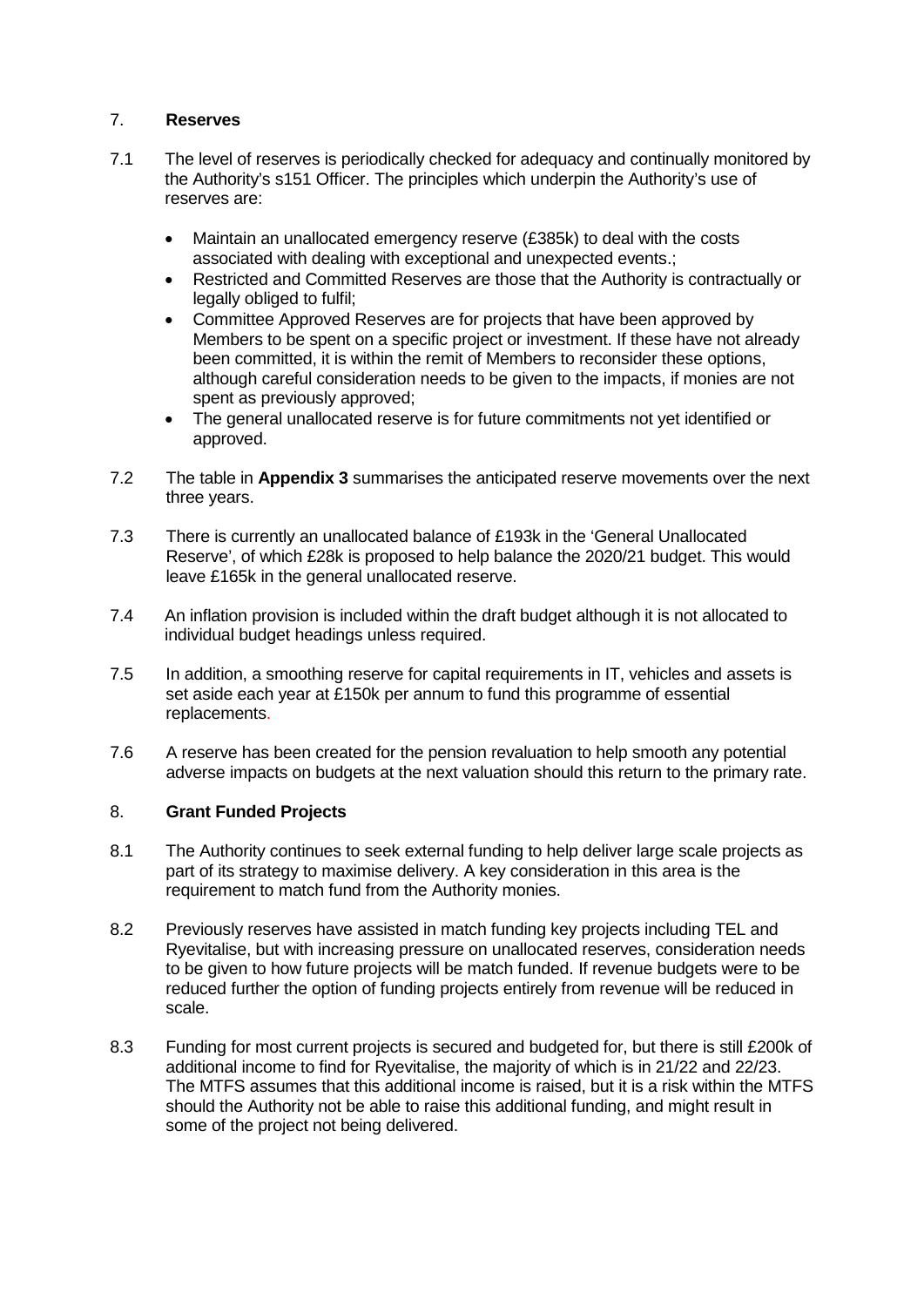## 9. **Potential Increase to the Deficit – DEFRA Grant and Pay Award Uncertainty**

- 9.1 There are still currently two key pieces of information which are unknown which is making setting a balanced budget more challenging. These are the new DEFRA grant settlement for 20/21 and pay award. Our current assumptions in the budget assume a 2% increase in pay award and a 1.7% increase in DEFRA grant, but we need to be aware that the pay award could be higher (particularly given our low median salary point) and the grant lower which would create substantial additional pressures.
- 9.2 Sensitivity analysis shows that with a freeze/real terms cut in grant and a 3% increase in pay award, the impact could be an additional £100k to find. The table below illustrates this.

|                       | 20/21     | <b>Movement</b> |         |
|-----------------------|-----------|-----------------|---------|
| Defra Grant @ 1.7%    | 4,456,220 |                 |         |
| Defra Grant @ 0%      | 4,381,731 |                 | 74,489  |
|                       |           |                 |         |
| Pay award @ 3%        | 3,602,950 |                 | 34,980  |
| Pay award @ 2%        | 3,567,970 |                 |         |
| <b>Potential Risk</b> |           |                 | 109,470 |

9.3

9.4 Members have approved a hold on spending of the wildlife connectivity funds. This, together with the non-allocation of income to other subjects would potentially deliver an underspend in 2019/20 which could be used to help support the 2020/21 budget until more strategic decisions can be made. If a satisfactory settlement is made earlier, this money can be directed back into conservation work. This is covered in the Q3 update paper.

### 10. **Car Park Tariffs**

10.1 An additional figure of £75k is included in the budget as previously agreed. Officers are implementing the December NPA agreed tariff rates which are estimated to generate this sum. An initial paper on car park management is due at the March NPA meeting.

### 11. **Capital Expenditure**

11.1 Further work is needed to determine the capital elements of expenditure. This will be done in time for final approval of the Budget and Treasury Management Strategy at the full Authority in March. In the meantime Members can note that the Authority has no plans to borrow money to fund capital operations (or for any other purpose) and the MTFS places only very limited reliance on future income from capital works to fund other operations.

### 12. **Financial and Staffing Implications**

12.1 The budget will be the largest ever set by the Authority once again, with total resources deployed slightly over £13 million from an expected Defra grant of £4.5 million. This is very much at the limits of the leverage that is possible and can only occur by not delivering some of the core funded services which were previously supported by permanent staff.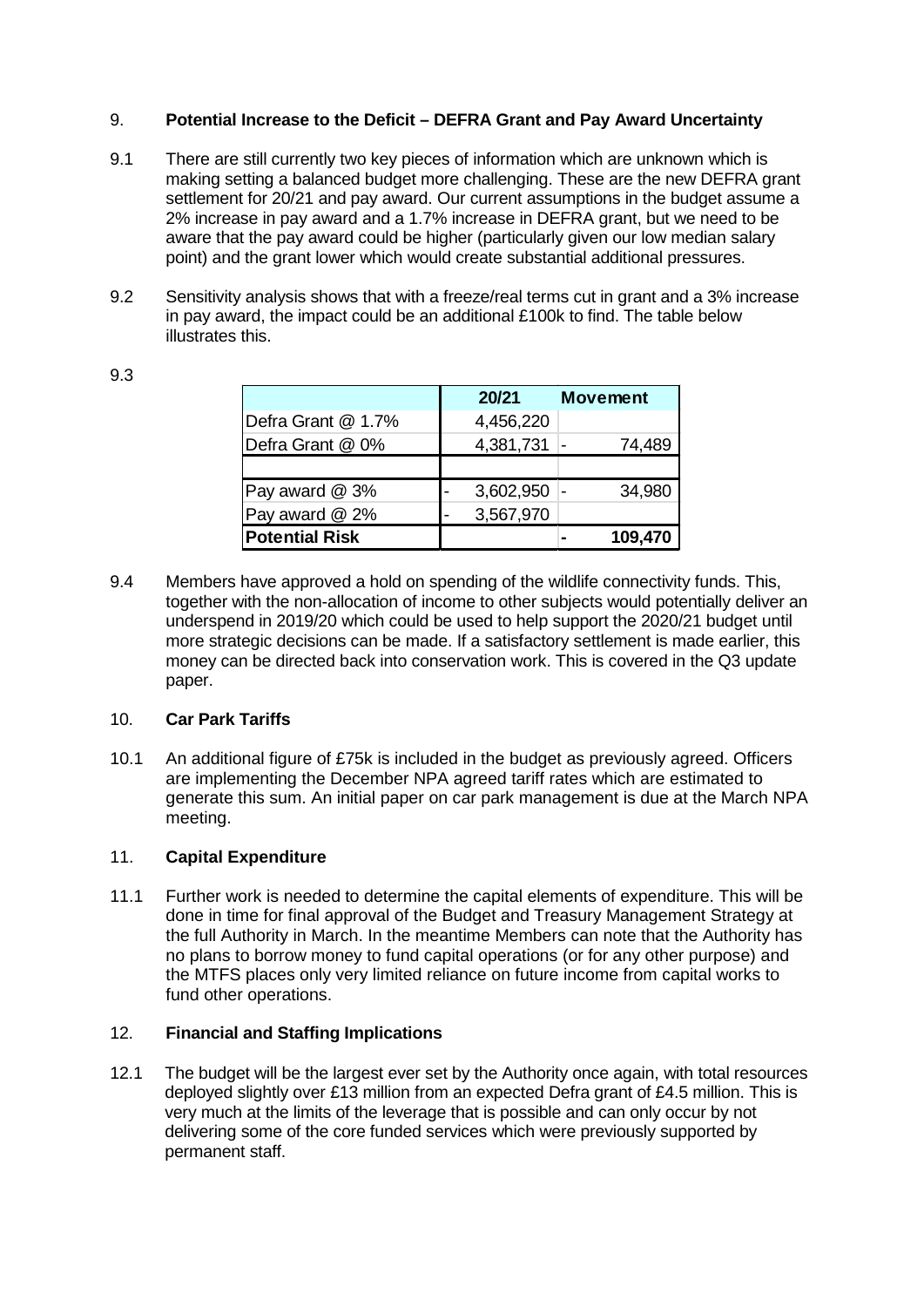12.2

|                                | 20/21<br>£000s | 21/22<br>£000s | 22/23<br>£000s |
|--------------------------------|----------------|----------------|----------------|
| <b>Total Cash Expenditure</b>  | 10,818         | 9,478          | 9,321          |
| Volunteer Time (£100 per day)  | 2,300          | 2,300          | 2,300          |
| <b>Total Resource Deployed</b> | 13,118         | 11,778         | 11,621         |

#### 13. **Legal Implications**

13.1 The Authority has to set a balanced budget by 31 March 2020 and this report is part of the process to be undertaken in order to ensure that this is done.

## 14. **Recommendation**

- 14.1 That Members approve this budget for 2020/21, for onward transmission to March NPA, with any commentary deemed appropriate.
- 14.2 That Members note year 2 and 3 of the indicative budget with further work required to bring the figures into balance.

Contact Officers: Peter Williams Head of Finance 01439 772700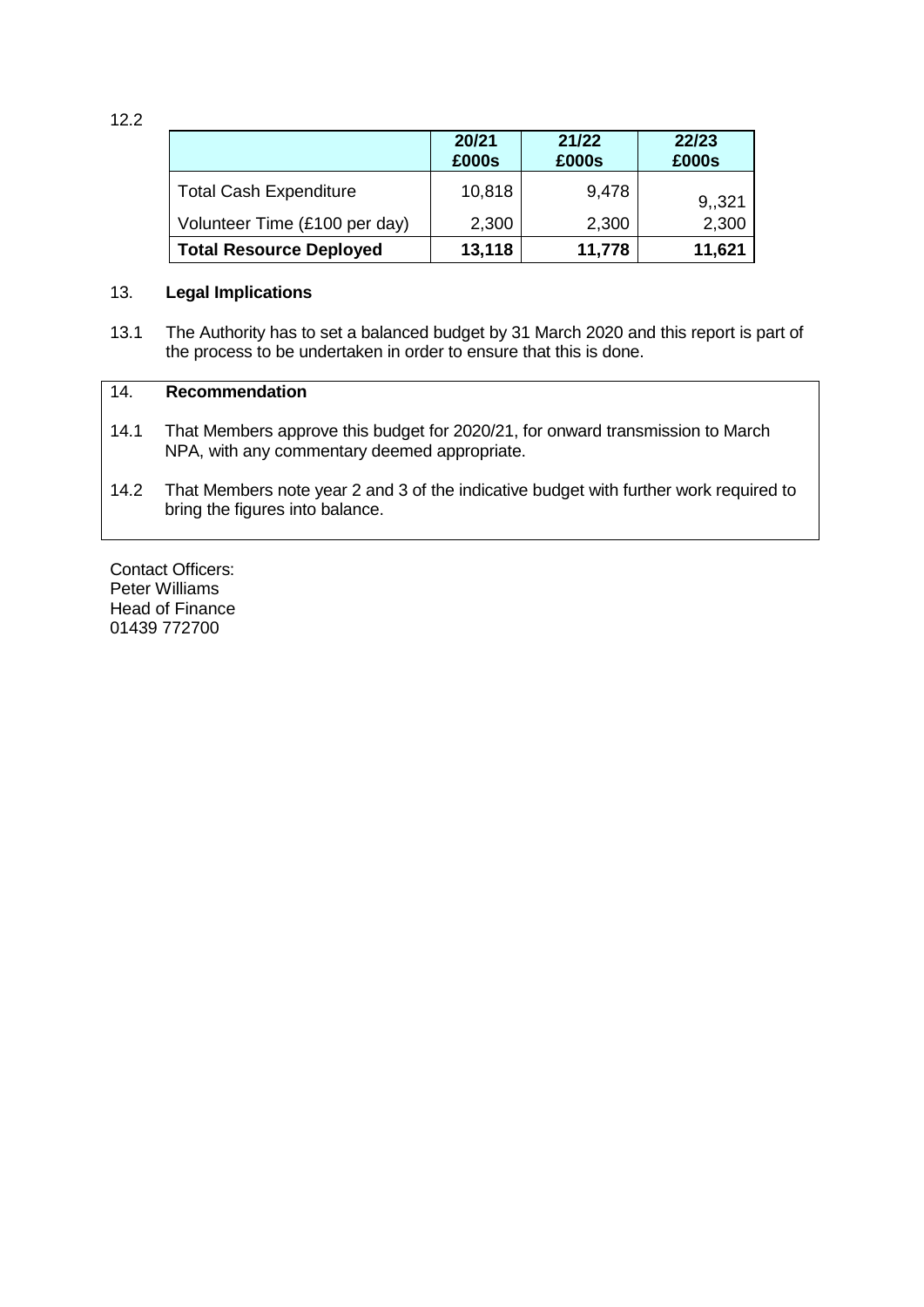# **Appendix 1**

| <b>Breakdown by Function</b>                      | 2020/21<br><b>Budget</b> | 2021/22<br><b>Budget</b> | 2022/23<br><b>Budget</b> |  |  |
|---------------------------------------------------|--------------------------|--------------------------|--------------------------|--|--|
| <b>Expenditure</b>                                | £                        | £                        | £                        |  |  |
| <b>Conservation Of Cultural Heritage</b>          | $-791,050$               | $-374,980$               | $-267,610$               |  |  |
| <b>Conservation Of The Natural</b><br>Environment | $-1,787,540$             | $-1,703,500$             | $-1,637,210$             |  |  |
| <b>Corporate Management</b>                       | $-299,990$               | $-302,620$               | $-304,390$               |  |  |
| <b>Development Control</b>                        | $-752,970$               | $-759,190$               | $-774,880$               |  |  |
| <b>Forward Planning</b>                           | $-353,070$               | $-310,090$               | $-305,290$               |  |  |
| Information                                       | $-2,233,300$             | $-1,545,730$             | $-1,571,740$             |  |  |
| Polyhalite                                        | $-2,300,000$             | $-2,150,000$             | $-2,060,000$             |  |  |
| Rangers                                           | $-840,930$               | $-852,210$               | $-862,820$               |  |  |
| <b>Recreation Management</b>                      | $-1,262,590$             | $-1,250,490$             | $-1,275,460$             |  |  |
| Resources (DEFRA Grant)                           | 0                        | 0                        |                          |  |  |
| Inflation and risk contingency                    | $-46,000$                | $-79,000$                | $-112,000$               |  |  |
| Smoothing reserves contributions                  | $-150,000$               | $-150,000$               | $-150,000$               |  |  |
| <b>Total Expenditure</b>                          | $-10,817,440$            | $-9,477,810$             | $-9,321,400$             |  |  |
|                                                   |                          |                          |                          |  |  |
| <b>Income</b>                                     |                          |                          |                          |  |  |
| <b>Conservation Of Cultural Heritage</b>          | 514,690                  | 90,110                   | 600                      |  |  |
| <b>Conservation Of The Natural</b><br>Environment | 1,048,790                | 755,080                  | 694,170                  |  |  |
| <b>Corporate Management</b>                       | 210,440                  | 260,690                  | 260,960                  |  |  |
| <b>Development Control</b>                        | 304,750                  | 284,750                  | 284,750                  |  |  |
| <b>Forward Planning</b>                           | 15,360                   | 15,360                   | 15,360                   |  |  |
| Information                                       | 1,081,140                | 396,740                  | 403,740                  |  |  |
| Polyhalite                                        | 2,300,000                | 2,150,000                | 2,060,000                |  |  |
| Rangers                                           | 0                        | 0                        |                          |  |  |
| <b>Recreation Management</b>                      | 858,500                  | 903,500                  | 903,500                  |  |  |
| Resources (DEFRA Grant)                           | 4,456,220                | 4,531,970                | 4,609,020                |  |  |
| <b>Total Income</b>                               | 10,789,890               | 9,388,200                | 9,232,100                |  |  |
|                                                   |                          |                          |                          |  |  |
| <b>Deficit</b>                                    | $-27,550$                | $-89,610$                | $-89,300$                |  |  |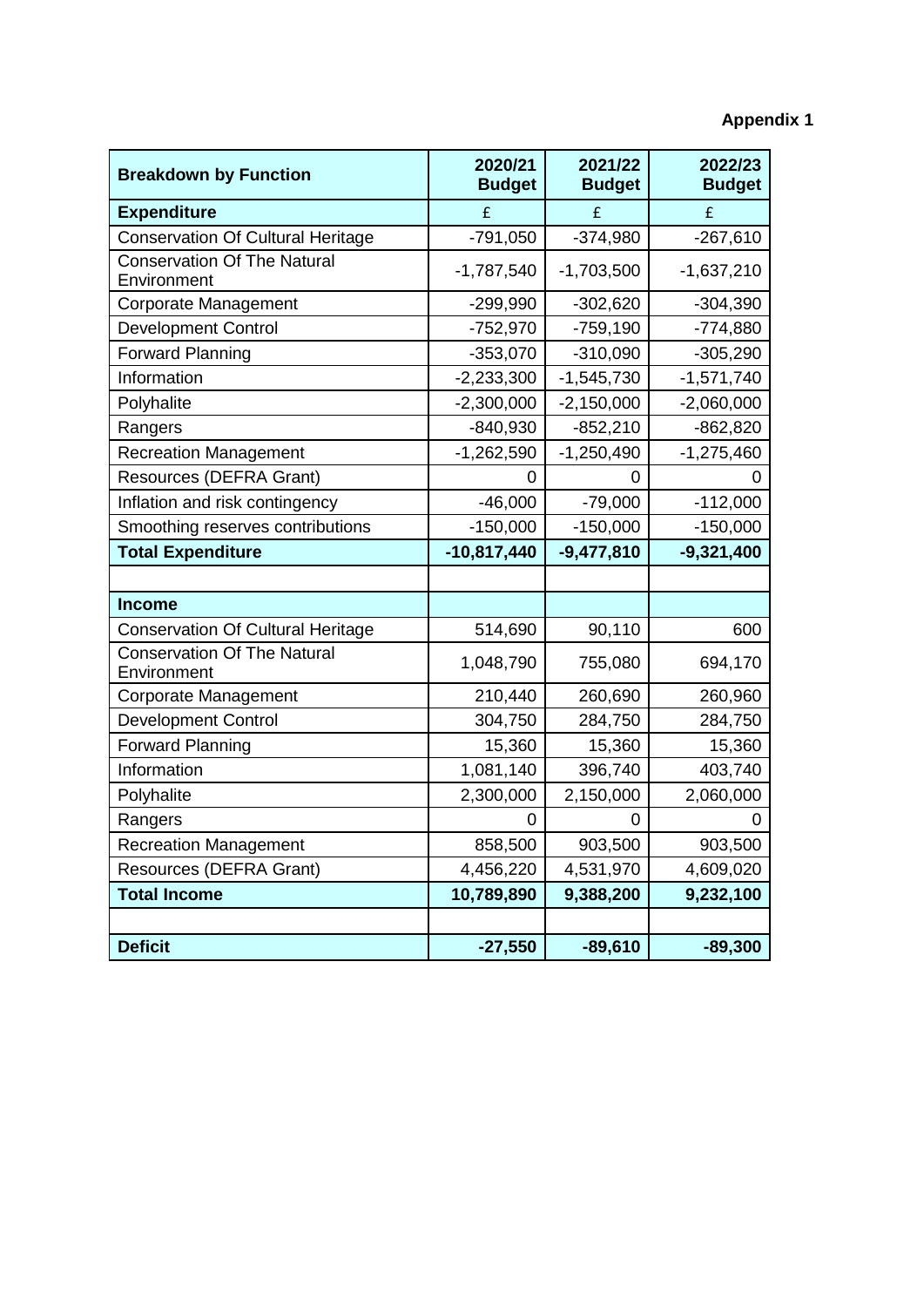# **Appendix 2**

| <b>Breakdown by Subjective</b>      | 2020/21<br><b>Budget</b> | 2021/22<br><b>Budget</b> | 2022/23<br><b>Budget</b> |  |  |
|-------------------------------------|--------------------------|--------------------------|--------------------------|--|--|
| <b>Expenditure</b>                  | £                        | £                        | £                        |  |  |
| Employees                           | $-3,574,970$             | $-3,563,950$             | $-3,639,200$             |  |  |
| Premises                            | $-378,750$               | $-358,750$               | $-368,750$               |  |  |
| Transport                           | $-180,650$               | $-180,650$               | $-180,650$               |  |  |
| <b>Supplies &amp; Services</b>      | $-3,431,270$             | $-2,040,260$             | $-1,855,600$             |  |  |
| Grants                              | $-379,200$               | $-578,600$               | $-578,600$               |  |  |
| <b>Third Party</b>                  | $-376,600$               | $-376,600$               | $-376,600$               |  |  |
| Polyhalite                          | $-2,300,000$             | $-2,150,000$             | $-2,060,000$             |  |  |
| Inflation and risk contingency      | $-46,000$                | $-79,000$                | $-112,000$               |  |  |
| Smoothing reserves<br>contributions | $-150,000$               | $-150,000$               | $-150,000$               |  |  |
| <b>Total Expenditure</b>            | $-10,817,440$            | $-9,477,810$             | $-9,321,400$             |  |  |
|                                     |                          |                          |                          |  |  |
| <b>Income</b>                       |                          |                          |                          |  |  |
| <b>Other Grants</b>                 | 2,154,460                | 818,670                  | 667,090                  |  |  |
| <b>Sales</b>                        | 214,250                  | 234,250                  | 234,250                  |  |  |
| Lettings                            | 91,870                   | 91,870                   | 91,870                   |  |  |
| <b>Booking Fees</b>                 | 65,300                   | 65,300                   | 65,300                   |  |  |
| Car Park Income                     | 606,000                  | 651,000                  | 651,000                  |  |  |
| <b>Planning Fees</b>                | 304,750                  | 284,750                  | 284,750                  |  |  |
| Other Income                        | 152,130                  | 135,790                  | 136,060                  |  |  |
| Donations & Sponsorship             | 22,500                   | 72,500                   | 72,500                   |  |  |
| <b>Investment Income</b>            | 25,000                   | 25,000                   | 25,000                   |  |  |
| <b>Capital Receipts</b>             | 15,360                   | 15,360                   | 15,360                   |  |  |
| <b>Match Funding</b>                | 282,050                  | 211,740                  | 219,900                  |  |  |
| S106 staff recharge                 | 100,000                  | 100,000                  | 100,000                  |  |  |
| <b>DEFRA Grant</b>                  | 4,456,220                | 4,531,970                | 4,609,020                |  |  |
| Polyhalite                          | 2,300,000                | 2,150,000<br>2,060,000   |                          |  |  |
| <b>Total Income</b>                 | 10,789,890               | 9,388,200                | 9,232,100                |  |  |
|                                     |                          |                          |                          |  |  |
| <b>Deficit</b>                      | $-27,550$                | $-89,610$                | $-89,300$                |  |  |